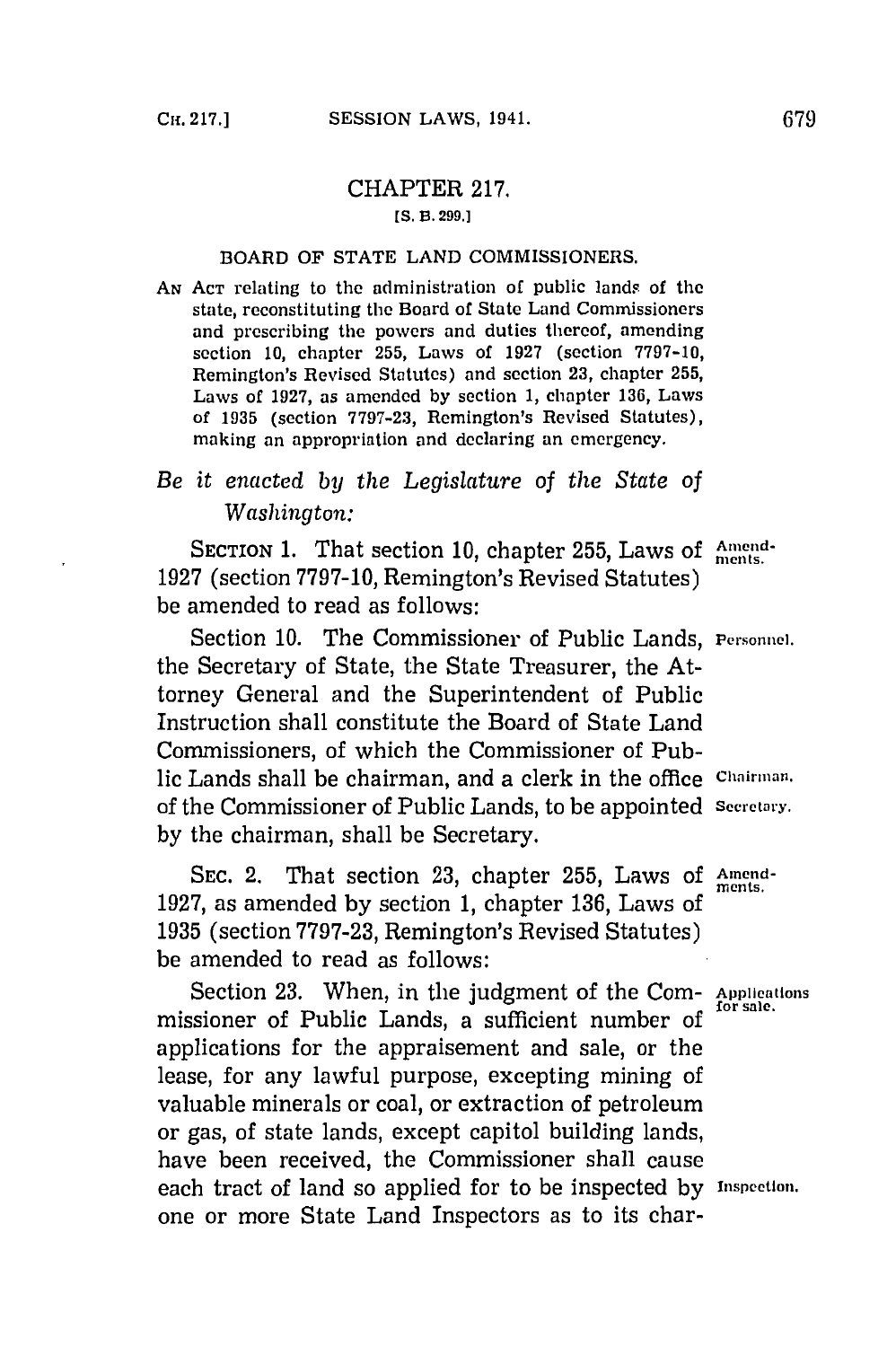acter, topography, agricultural and grazing qualities, timber, coal, mineral, stone, gravel or other valuable material, the distance from any city or town, railroad, river, irrigation canal, ditch or other waterway, **Report,** and a full report thereof to be made to the Commis-**Contents.** sioner, together with the Inspector's judgment as to the present and prospective value, or rental value, as the case may be. In case of an application to pur-School lands. **Chase land granted to the state for educational pur-** Submit **w** noses the Commissioner shall submit said report toposes, the Commissioner shall submit said report together with all other information in the records of the office of the Commissioner of Public Lands concerning the land applied for, to the Board of State **Board.** Land Commissioners, which Board shall fix the value per acre of each lot, block, subdivision or tract proposed to be sold in one parcel, which value shall be **Fix value.** not less than ten dollars **(\$10)** per acre. In case of winimum<br>value. **Also applications to purchase state lands, other than lands** granted to the state for educational purposes and **Commissed building lands, the Commissioner of Public fix value of Lands shall appraise and fix the value thereof. In** Lands shall appraise and fix the value thereof. In case of applications for the lease of state lands, except capitol building lands, for any lawful purposes other than that of mining for valuable minerals or coal, or extraction of petroleum or gas, the Commis-**Rental value.** sioner of Public Lands shall fix the rental value thereof, and shall fix the limit of the value of the im-Limit im- provements that may be placed upon said land **by** any lessee of the state, and may, in case the land is leased, at any time during the life of the lease, extend the limit of value of the improvements that may be **May extend** placed upon the land covered **by** the lease, if he **Order flied** deems it advisable and for the best interest of the state, **by** written order which shall be filed with the lease in the office of the Commissioner, and a copy mailed to the lessee at his last known post office address, and upon the expiration of such lease the Commissioner of Public Lands, shall not appraise said im-

- 
- 
- 
- **Duties of**

- 
- 
- 

**by order. with lease.**

Copy to<br>lessee.